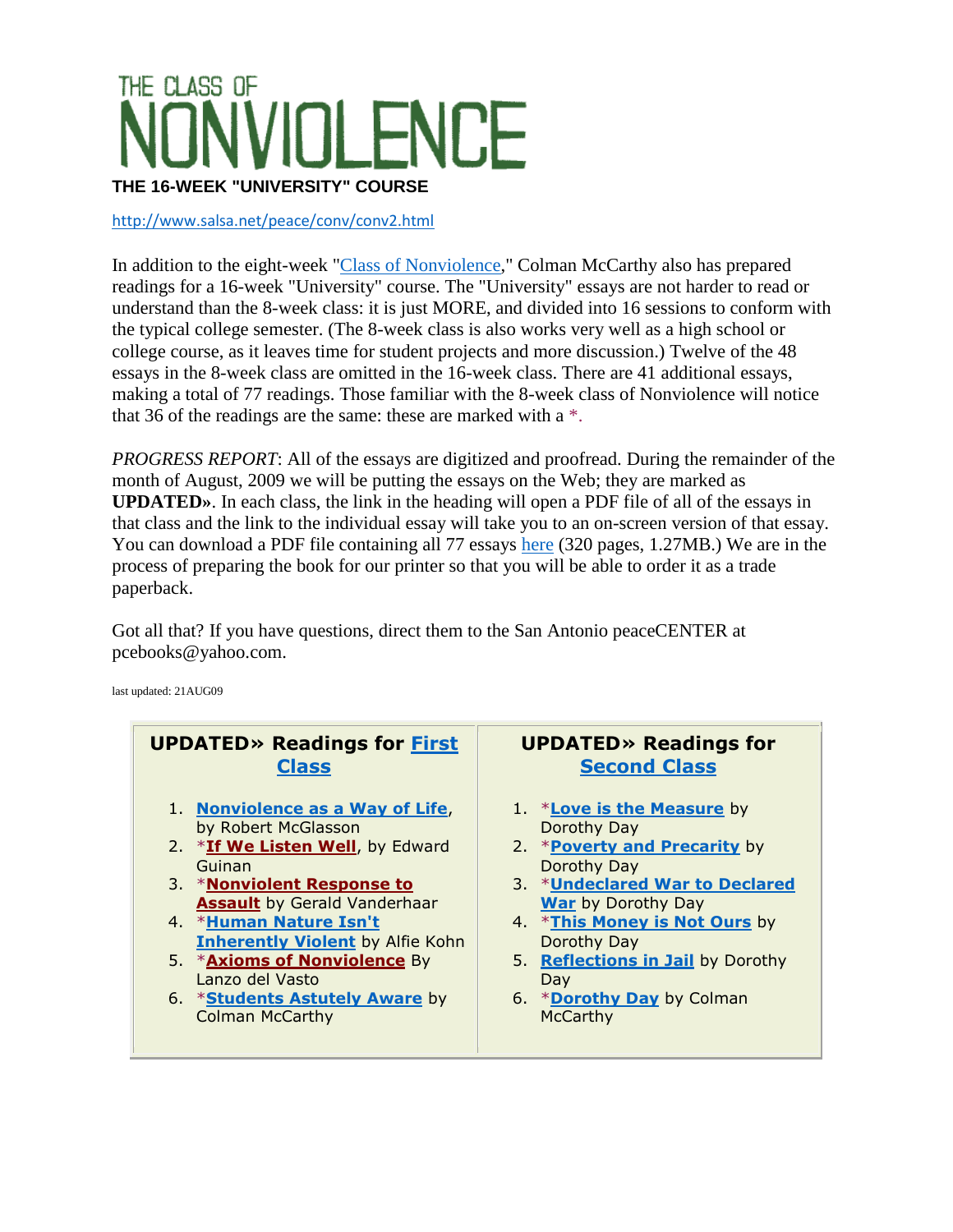| <b>UPDATED» Readings for Third</b>                                                                                                                                                                                                                                                                                                                           | <b>UPDATED» Readings for</b>                                                                                                                                                                                                                                                                                                                                                                                         |
|--------------------------------------------------------------------------------------------------------------------------------------------------------------------------------------------------------------------------------------------------------------------------------------------------------------------------------------------------------------|----------------------------------------------------------------------------------------------------------------------------------------------------------------------------------------------------------------------------------------------------------------------------------------------------------------------------------------------------------------------------------------------------------------------|
| <b>Class</b>                                                                                                                                                                                                                                                                                                                                                 | <b>Fourth Class</b>                                                                                                                                                                                                                                                                                                                                                                                                  |
| 1. *Doctrine of the Sword by                                                                                                                                                                                                                                                                                                                                 | 1. *Feminism, Peace and Power                                                                                                                                                                                                                                                                                                                                                                                        |
| Mohandas Gandhi                                                                                                                                                                                                                                                                                                                                              | by Mary Roodkowsky                                                                                                                                                                                                                                                                                                                                                                                                   |
| 2. * Gandhi in the 'Postmodern'                                                                                                                                                                                                                                                                                                                              | 2. *Rape is all too Thinkable for                                                                                                                                                                                                                                                                                                                                                                                    |
| Age by Sanford Krolick and Betty                                                                                                                                                                                                                                                                                                                             | <b>Quite the Normal Sort of Man</b>                                                                                                                                                                                                                                                                                                                                                                                  |
| Cannon                                                                                                                                                                                                                                                                                                                                                       | by Neal King and Martha                                                                                                                                                                                                                                                                                                                                                                                              |
| 3. *Family Satyagraha by Eknath                                                                                                                                                                                                                                                                                                                              | <b>McCaughey</b>                                                                                                                                                                                                                                                                                                                                                                                                     |
| Easwaren                                                                                                                                                                                                                                                                                                                                                     | 3. *Narrowing the Battlefield by                                                                                                                                                                                                                                                                                                                                                                                     |
| 4. * <b>Ahimsa</b> by Eknath Easwaren                                                                                                                                                                                                                                                                                                                        | Carol Ascher                                                                                                                                                                                                                                                                                                                                                                                                         |
| 5. *My Faith in Nonviolence by                                                                                                                                                                                                                                                                                                                               | 4. * <b>Patriarchy: A State of War</b> by                                                                                                                                                                                                                                                                                                                                                                            |
| Mohandas Gandhi                                                                                                                                                                                                                                                                                                                                              | Barbara Hope                                                                                                                                                                                                                                                                                                                                                                                                         |
| 6. * <b>A Pause From Violence</b> by                                                                                                                                                                                                                                                                                                                         | 5. *An American Shero of 1941                                                                                                                                                                                                                                                                                                                                                                                        |
| <b>Colman McCarthy</b>                                                                                                                                                                                                                                                                                                                                       | by Colman McCarthy                                                                                                                                                                                                                                                                                                                                                                                                   |
| <b>UPDATED» Readings for Fifth</b>                                                                                                                                                                                                                                                                                                                           | <b>UPDATED» Readings for Sixth</b>                                                                                                                                                                                                                                                                                                                                                                                   |
| <b>Class</b>                                                                                                                                                                                                                                                                                                                                                 | <b>Class</b>                                                                                                                                                                                                                                                                                                                                                                                                         |
| 1. *Martin Luther King, Jr. by<br><b>Charles De Benedetti</b><br>2. *Loving Your Enemies by<br>Martin Luther King, Jr.<br>3. *Declaration of Independence<br>from the War in Vietnam by<br>Martin Luther King, Jr.<br>4. *Pilgrimage to Nonviolence by<br>Martin Luther King, Jr.<br>5. *King and Pacifism: The Other<br><b>Dimension</b> by Colman McCarthy | 1. * On the Duty of Civil<br><b>Disobedience by Henry David</b><br>Thoreau<br>2. War Tax Resistance: One<br><b>Story</b> , by Andrea Ayvazian<br>3. *The Judge and the Bomb by<br>Miles Lord<br>4. Economic Conversion, by<br>Seymour Mellman<br>5. Up Against The Arms<br><b>Merchants</b> , by Colman McCarthy<br>6. War, Property and Peace, by<br><b>Colman McCarthy</b>                                         |
| <b>UPDATED» Readings for</b><br><b>Seventh Class</b><br>1. Ministering to the Condemned<br>by Joseph Ingle<br>2. The Pains of Life, by Joe<br>Giarratano<br>3. Another Attorney for Life, by<br><b>Michael Mello</b><br>4. The Inhuman Way of Death, by<br><b>Willie Darden</b><br>5. More than a Reasonable<br><b>Doubt</b> , by Colman McCarthy            | <b>Readings for Eighth Class</b><br>1. The Ethics of Nonviolent<br>Eating, by Helen Nearing<br>2. The Animal Rights Position, by<br>Tom Regan<br>3. * <b>Animals, My Brethren</b> by<br>Edgar Kupfer-Koberwitz<br>4. *Interview on Respect for<br><b>Animals, with Isaac Bashevis</b><br>Singer<br>5. *A Vegetarian Sourcebook by<br><b>Keith Akers</b><br>6. * 'Terrorists' for Animal Rights<br>by Colman McCarthy |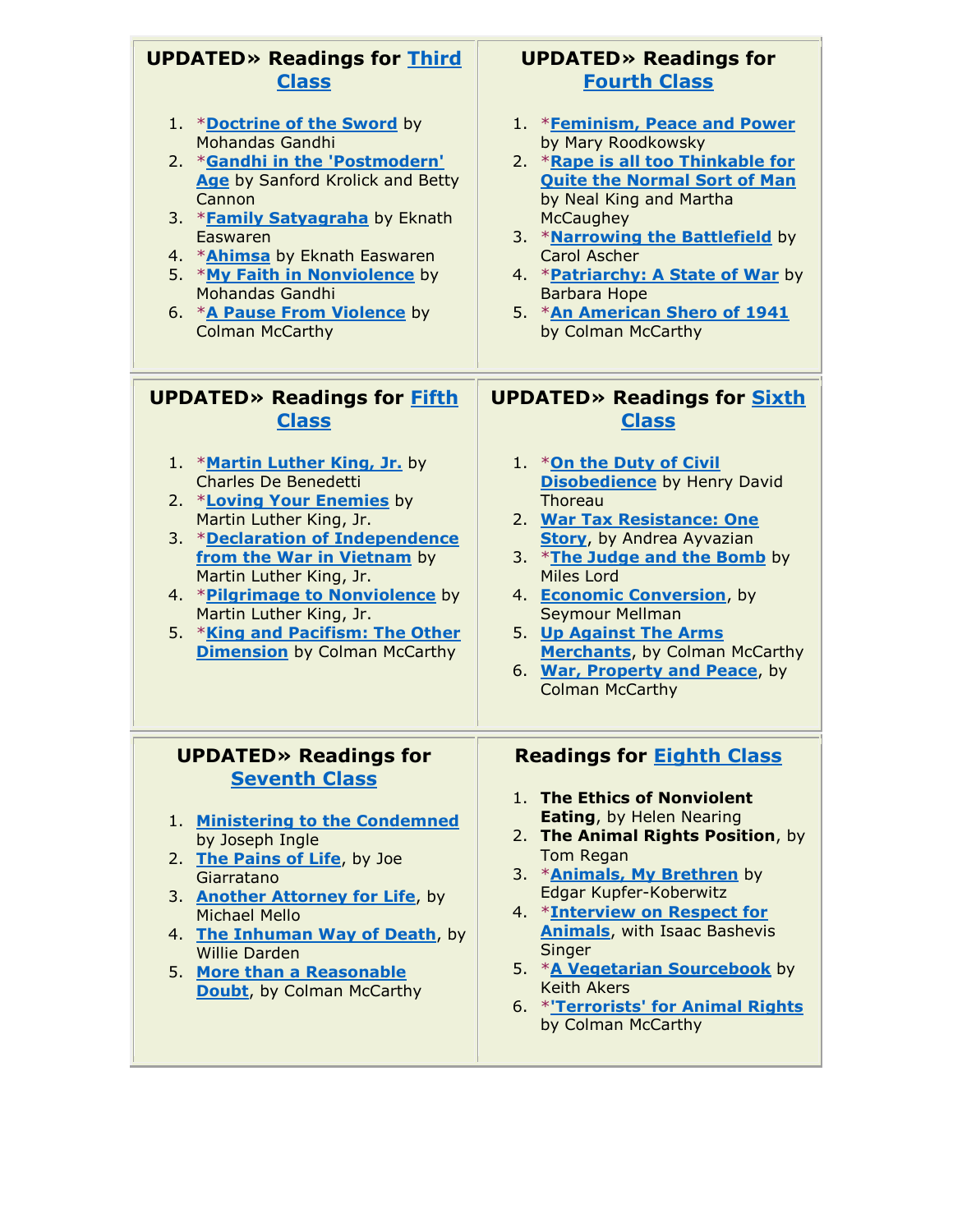| <b>Readings for Ninth Class</b>                                                                                                                                                                                                                                                                                                                                                                  | <b>Readings for Tenth Class</b>                                                                                                                                                                                                                                                                 |
|--------------------------------------------------------------------------------------------------------------------------------------------------------------------------------------------------------------------------------------------------------------------------------------------------------------------------------------------------------------------------------------------------|-------------------------------------------------------------------------------------------------------------------------------------------------------------------------------------------------------------------------------------------------------------------------------------------------|
| 1. The Art of Loving, by Erich<br>Fromm<br>2. Some Men are More Perfect<br>Than Others, by Merle Shain<br>3. How to Love Our Children, by<br>James and Kathleen McGinnis<br>4. Men, Women and the Art of<br>Friendship, by Colman McCarthy                                                                                                                                                       | 1. *Letter to Ernesto Cardenal:<br><b>Guns Don't Work by Daniel</b><br>Berrigan<br>2. Resist Not Evil, by Clarence<br><b>Darrow</b><br>3. Daniel Berrigan and a<br>Pennsylvania Judge, by Colman<br><b>McCarthy</b>                                                                             |
| <b>Readings for Eleventh Class</b>                                                                                                                                                                                                                                                                                                                                                               | <b>Readings for Twelfth Class</b>                                                                                                                                                                                                                                                               |
| 1. The Town That Defied the<br><b>Holocaust, by Grace Yoder</b><br>2. Lest Innocent Blood Be Shed,<br>by Philip Hallie<br>3. Nonviolent Weapons of the<br>Spirit, by Colman McCarthy                                                                                                                                                                                                             | 1. * <b>Patriotism or Peace</b> by Leo<br><b>Tolstoy</b><br>2. Letter to a Corporal, by Leo<br><b>Tolstoy</b><br>3. Advice to a Draftee, by Leo<br><b>Tolstoy</b><br>4. War and Peace, by Leo Tolstoy<br>5. Napoleon, by Leo Tolstoy<br>6. Tolstoy and the Larger Vision,<br>by Colman McCarthy |
| <b>Readings for Thirteenth Class</b><br>1. Nonviolent Strategy and<br><b>Commitment, by Robert Seeley</b><br><b>*The Technique of Nonviolent</b><br>2.<br><b>Action</b> by Gene Sharp<br>3. Nonviolent Civil Defense, by<br>Liane Ellison Norman<br>4. Look to the Future, Learn from<br>the Past, by Dudley Weeks<br>5. Charles Grassley and the<br>Pentagon Hogs, by Colman<br><b>McCarthy</b> | <b>Readings for Fourteenth Class</b><br>1. * <b>What Would You Do If?</b> by<br>Joan Baez<br>2. A Question of Adhesion, by<br>Joan Baez<br>3. The Courage of Conviction, by<br>Joan Baez<br>4. Backstage with Joan Baez, by<br><b>Colman McCarthy</b>                                           |
| <b>Readings for Fifteenth Class</b><br>The Nonviolent Alternative, by<br>1.<br><b>Thomas Merton</b><br>2. Message to Poets, by Thomas<br>Merton<br>3. Education and Success, by<br><b>Thomas Merton</b><br>4. Rediscovering Thomas Merton,<br>by Colman McCarthy                                                                                                                                 | <b>Readings for Sixteenth Class</b><br>1. Volunteers for Peace, by Gerald<br><b>Rice</b><br>2. Volunteers Forever, by Sargent<br><b>Shriver</b><br>3. Sargent Shriver, Enduring<br>Peacemaker, by Colman<br><b>McCarthy</b>                                                                     |